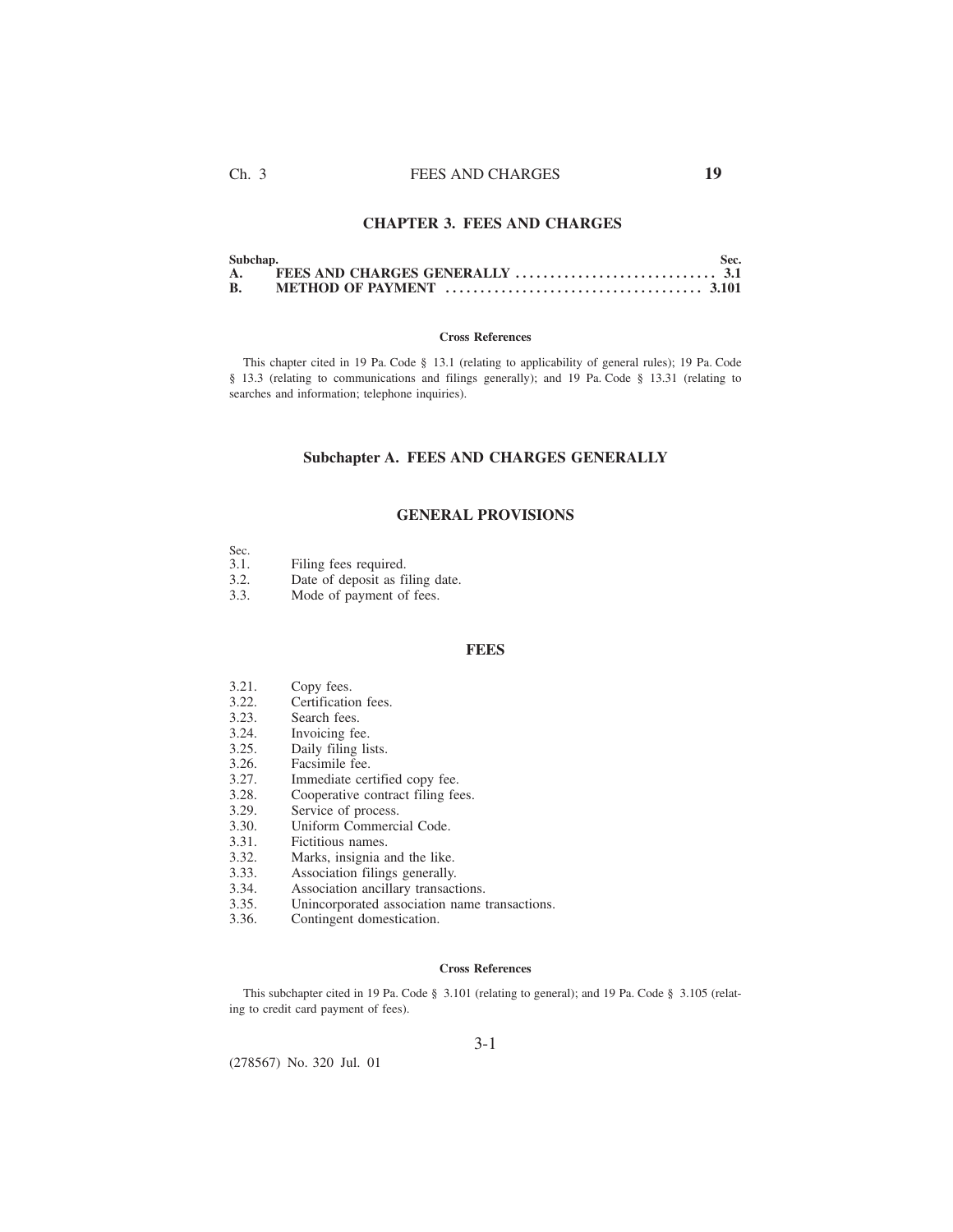# **GENERAL PROVISIONS**

## **§ 3.1. Filing fees required.**

(a) A document for which a filing is required to be charged will be received, but will not be deemed to be filed, until the filing fee required by statute or regulation has been paid.

(b) Subsection (a) supersedes 1 Pa. Code § 33.21(a) (relating to filing fees).

### **Source**

The provisions of this § 3.1 adopted June 22, 1973, effective June 23, 1973, 3 Pa.B. 1164; amended April 17, 1992, effective April 18, 1992, 22 Pa.B. 1993. Immediately preceding text appears at serial pages (141751) to (141752).

# **§ 3.2. Date of deposit as filing date.**

(a) If the Department rejects a document because of the lack of fees or if it fails to conform with  $\S$  11.11 (relating to requirements to be met by filed documents), the Department will notify the person who deposited the document of the rejection. If the person resubmits the complete document and filing fee, including a fee required by § 3.24 (relating to invoicing fee), within 30 days of the mailing of the notice, the Department will file the document as of the day the document was originally deposited if the following apply:

(1) One of the following applies:

(i) There has been no definitive filing or interim filing utilizing the association name.

(ii) Evidence of reservation of an involved association name accompanies the document. See § 17.31 (relating to availability and reservation of name).

(2) The dates on the documents or certificates which are needed to support the original submittal are operative or effective on or as of the original date of submission.

(b) Subsection (a) supersedes 1 Pa. Code § 33.21(b) (relating to filing fees).

#### **Source**

The provisions of this § 3.2 adopted June 22, 1973, effective June 23, 1973, 3 Pa.B. 1164; amended April 17, 1992, effective April 18, 1992, 22 Pa.B. 1993. Immediately preceding text appears at serial page (141752).

### **§ 3.3. Mode of payment of fees.**

(a) A fee or charge shall be paid as provided by Subchapter B (relating to method of payment).

(b) Subsection (a) supersedes 1 Pa. Code § 33.22 (relating to mode of payment of fees).

(278568) No. 320 Jul. 01

*2001 Commonwealth of Pennsylvania*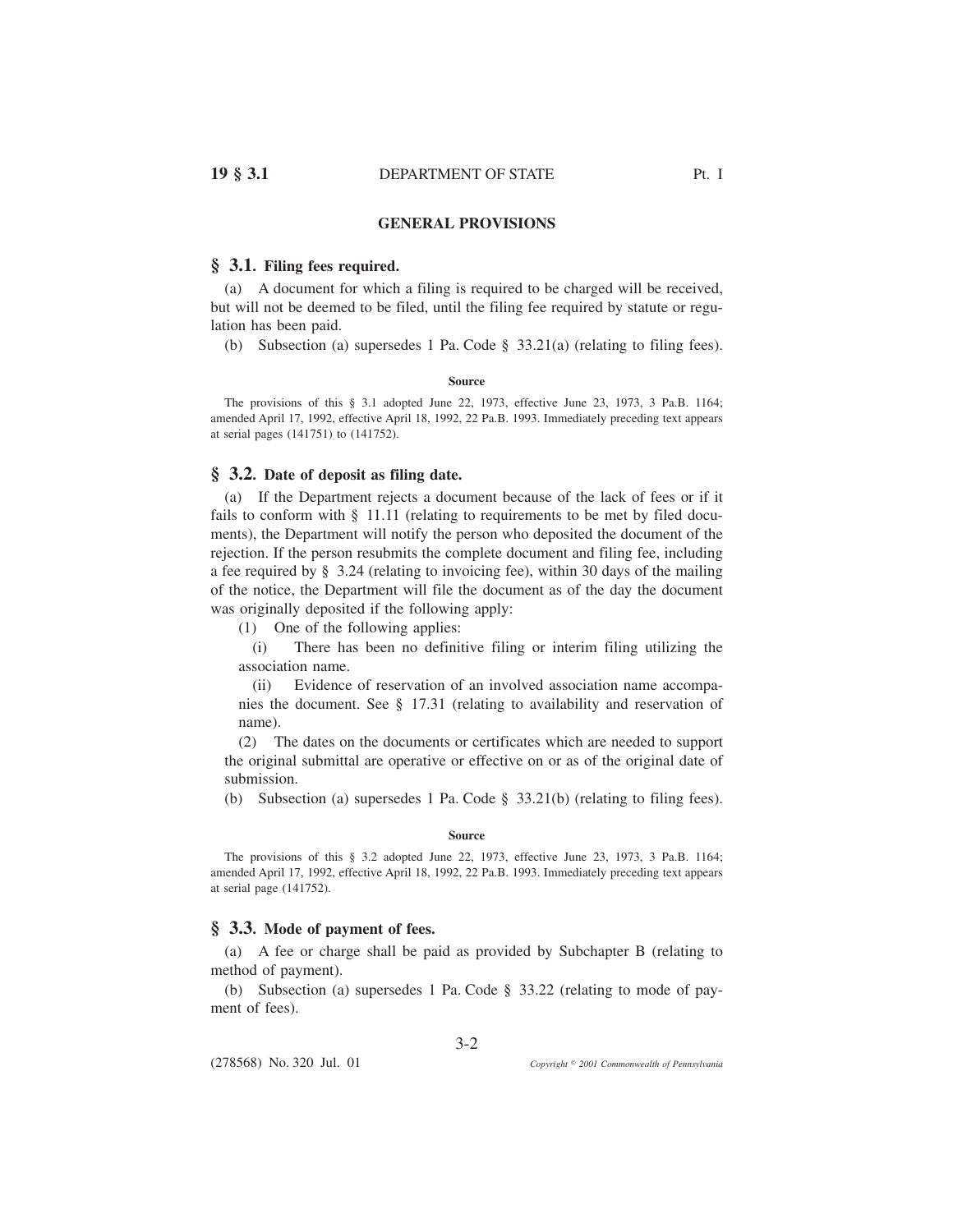#### **Source**

The provisions of this § 3.3 adopted June 22, 1973, effective June 23, 1973, 3 Pa.B. 1164; amended April 17, 1992, effective April 18, 1992, 22 Pa.B. 1993. Immediately preceding text appears at serial page (141752).

### **FEES**

## **§ 3.21. Copy fees.**

(a) An uncertified copy of a document filed in the Department will be furnished at a charge of \$2 per page.

(b) Subsection (a) supersedes 1 Pa. Code § 33.23 (relating to copy fees).

#### **Source**

The provisions of this § 3.21 adopted June 22, 1973, effective June 23, 1973, 3 Pa.B. 1164; amended April 17, 1992, effective April 18, 1992, 22 Pa.B. 1993. Immediately preceding text appears at serial page (141752).

### **Cross References**

This section cited in 19 Pa. Code § 3.22 (relating to certification fees); and 19 Pa. Code § 3.23 (relating to search fees).

# **§ 3.22. Certification fees.**

(a) The fee for certifying copies of a document or paper on file in the Department shall be the fee in § 3.21(a) (relating to copy fees), if the Department furnished the copy, and the fee in § 3.23(b) (relating to search fees), if the Department conducted the search for the document, plus \$28.

(b) The fee for issuing other certificates of the Secretary of the Commonwealth or the Department, except for the immediate certified copy in subsection (c) and the engrossed certificate in subsection (d), is \$28.

(c) The fee for issuing an immediate certified copy under section 136(b)(2) of the code (relating to processing of documents by Department of State) is \$52. See § 3.27 (relating to immediate certified copy fee).

(d) The fee for issuing or certifying an engrossed certificate under section 133(e) of the code (relating to powers of Department of State) is \$52. See § 11.9 (relating to engrossed certificates).

### **Source**

The provisions of this § 3.22 adopted June 22, 1973, effective June 23, 1973, 3 Pa.B. 1164; amended April 17, 1992, effective April 18, 1992, 22 Pa.B. 1993. Immediately preceding text appears at serial page (141752).

### **Cross References**

This section cited in 19 Pa. Code § 11.9 (relating to engrossed certificates).

(278569) No. 320 Jul. 01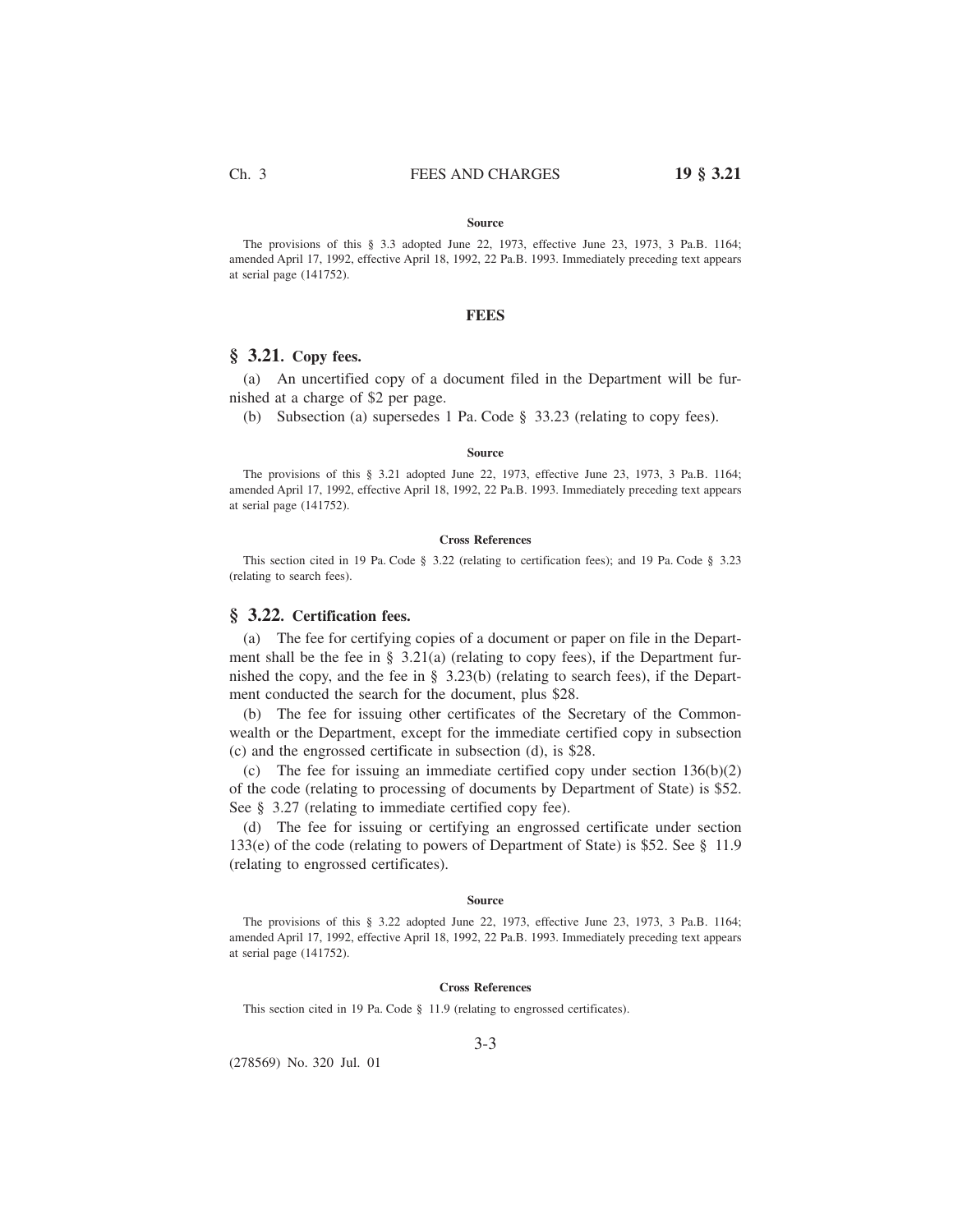# **§ 3.23. Search fees.**

(a) *Uniform Commercial Code*. The fee for making a search of *Uniform Commercial Code* records is \$12 per debtor name plus \$1 for each financing statement found and for each statement of assignment reported therein.

(b) *Other written searches*. The fee for preparing and providing a written or photocopy, or both, report of another record search, including a search of the availability of, not to exceed three corporate names, is the fee specified in § 3.21(a) (relating to copy fees), plus \$12.

(c) *Counter searches*. There is no fee for making available at the offices of the Department, upon request, public records of the Department for personal inspection. The records may not be removed from the Department. This service is subject to restriction whenever necessary to avoid undue interference with the primary responsibilities of the Department.

(d) *Telephone searches*. The following apply to telephone searches:

(1) Except as provided in paragraph (2), there is no fee for responding by telephone within this Commonwealth to a telephone inquiry concerning matters that the Department may at the time be able to handle by telephone communication.

(2) The fee for responding by telephone within this Commonwealth to a telephone inquiry concerning the availability of, not to exceed three corporate names, is \$5.

### **Source**

The provisions of this § 3.23 adopted June 22, 1973, effective June 23, 1973, 3 Pa.B. 1164; amended April 17, 1992, effective April 18, 1992, 22 Pa.B. 1993. Immediately preceding text appears at serial page (141753).

#### **Cross References**

This section cited in 19 Pa. Code § 3.22 (relating to certification fees).

# **§ 3.24. Invoicing fee.**

(a) The fee for invoicing unpaid fees, when the fee specified in this section is required by Subchapter B (relating to method of payment), is \$5 per filing.

(b) The fee for providing monthly statements is \$5 per monthly statement.

#### **Source**

The provisions of this § 3.24 adopted June 22, 1973, effective June 23, 1973, 3 Pa.B. 1164; amended April 17, 1992, effective April 18, 1992, 22 Pa.B. 1993. Immediately preceding text appears at serial pages (141753) to (141754).

#### **Cross References**

This section cited in 19 Pa. Code § 3.2 (relating to date of deposit as filing date); 19 Pa. Code § 3.103 (relating to extension of credit by the Department); 19 Pa. Code § 3.104 (relating to returned checks; effect on filing); and 19 Pa. Code § 11.12 (relating to processing of documents by Department).

3-4

(278570) No. 320 Jul. 01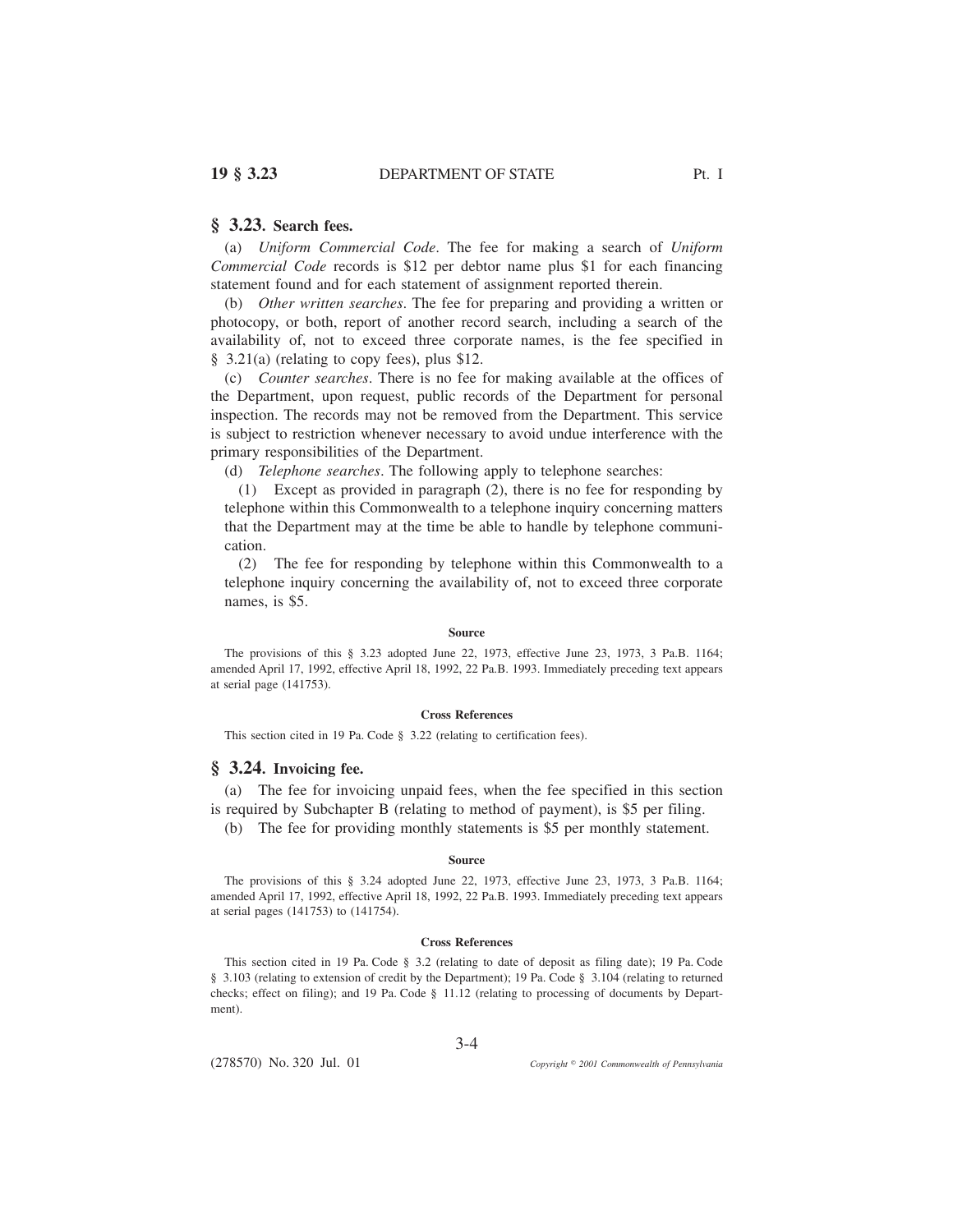### **§ 3.25. Daily filing lists.**

The fee for providing listings or copies, or both, of microfilm of complete daily filings of a class of documents or papers is  $25¢$  per filing listed or set forth therein.

### **Source**

The provisions of this § 3.25 adopted June 22, 1973, effective June 23, 1973, 3 Pa.B. 1164; amended April 17, 1992, effective April 18, 1992, 22 Pa.B. 1993. Immediately preceding text appears at serial page (141754).

# **§ 3.26. Facsimile fee.**

(a) There is no charge for filing documents or requesting services by facsimile machine with the Department.

(b) If the submitter or applicant requesting services has requested that the document or services be transmitted or returned by the Department by facsimile machine, the fee is \$2 per single sided page.

#### **Source**

The provisions of this § 3.26 adopted June 22, 1973, effective June 23, 1973, 3 Pa.B. 1164; amended April 17, 1992, effective April 18, 1992, 22 Pa.B. 1993. Immediately preceding text appears at serial page (141754).

### **Cross References**

This section cited in 19 Pa. Code § 13.3 (relating to communications and filings generally).

## **§ 3.27. Immediate certified copy fee.**

If the submitter requests an immediate certified copy within 4 hours of filing under § 11.13 (relating to immediate certified copy) and the Department either files the document and provides an immediate certified copy within the 4-hour period or rejects the document due to failure to comply with § 11.11 (relating to requirements to be met by filed documents), there is an additional fee of \$52.

### **Source**

The provisions of this § 3.27 adopted June 22, 1973, effective June 23, 1973, 3 Pa.B. 1164; amended April 17, 1992, effective April 18, 1992, 22 Pa.B. 1993. Immediately preceding text appears at serial page (141754).

#### **Cross References**

This section cited in 19 Pa. Code § 3.22 (relating to certification fees); and 19 Pa. Code § 11.13 (relating to immediate certified copy).

## **§ 3.28. Cooperative contract filing fees.**

(a) The fee for filing a cooperative contract is \$100.

(b) The fee for amending the cooperative contract or for another ancillary transaction is \$52.

(281507) No. 323 Oct. 01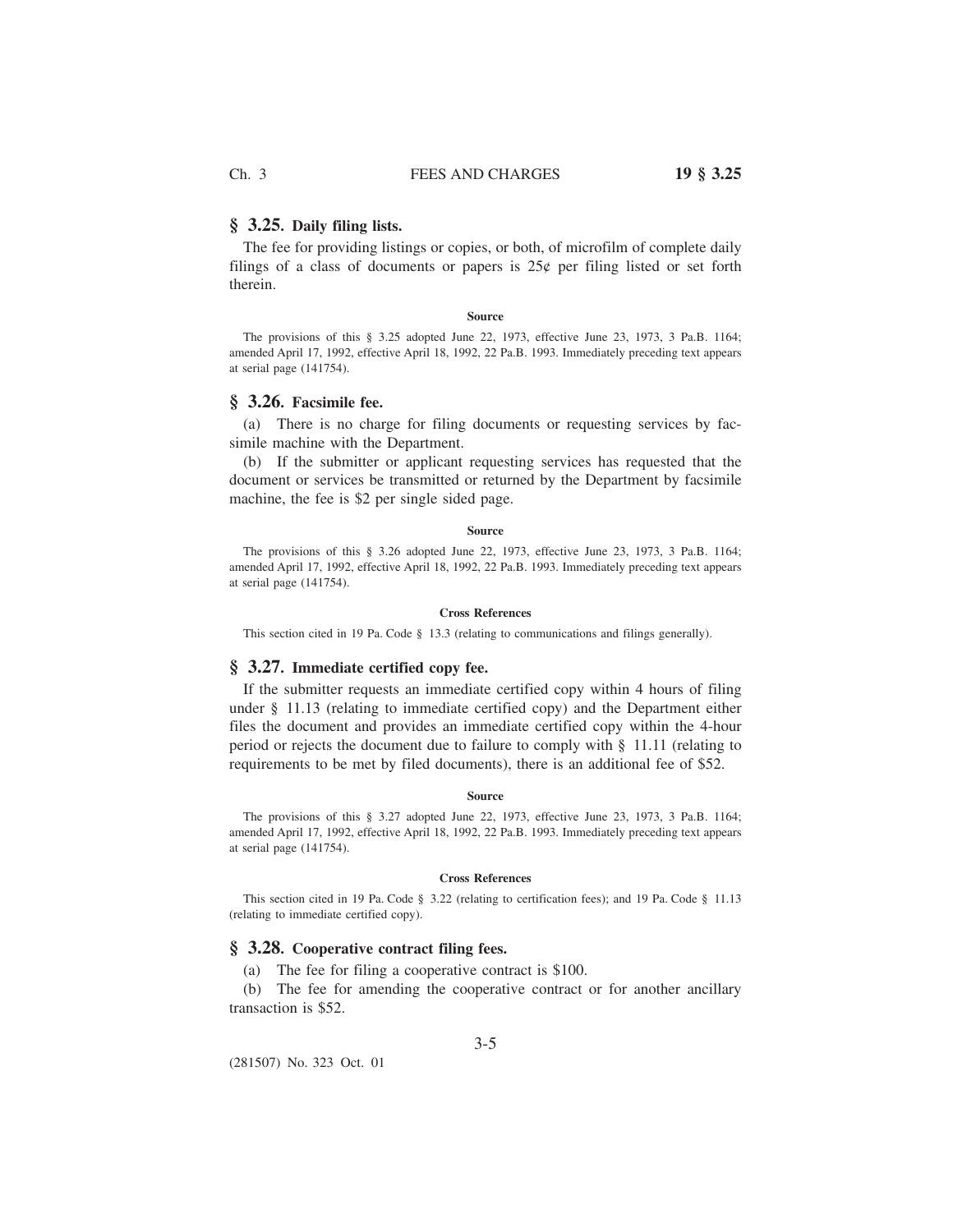# **19 § 3.29** DEPARTMENT OF STATE Pt. I

#### **Source**

The provisions of this § 3.28 adopted June 22, 1973, effective June 23, 1973, 3 Pa.B. 1164; amended April 17, 1992, effective April 18, 1992, 22 Pa.B. 1993. Immediately preceding text appears at serial pages (141754) to (141755).

# **§ 3.29. Service of process.**

The fee for receiving service of process is \$52 for each defendant named or served.

#### **Source**

The provisions of this § 3.29 adopted June 22, 1973, effective June 23, 1973, 3 Pa.B. 1164; amended April 17, 1992, effective April 18, 1992, 22 Pa.B. 1993. Immediately preceding text appears at serial page (141755).

### **§ 3.30. Uniform Commercial Code.**

(a) The fee for filing a financing statement with the Department of State under 13 Pa.C.S. (relating to the Uniform Commercial Code) is \$84 regardless of the number of debtors or pages.

(b) The fee for filing a financing statement with the county recorder of deeds offices under 13 Pa.C.S. (relating to Uniform Commercial Code) is \$95 regardless of the number of debtors or pages.

### **Authority**

The provisions of this § 3.30 amended under the Uniform Commercial Code Modernization Act of 2001, 13 Pa.C.S. § 9525.

#### **Source**

The provisions of this § 3.30 adopted June 22, 1973, effective June 23, 1973, 3 Pa.B. 1164; amended April 17, 1992, effective April 18, 1992, 22 Pa.B. 1993; amended August 10, 2001, effective August 11, 2001, 31 Pa.B. 4405. Immediately preceding text appears at serial page (278572).

# **§ 3.31. Fictitious names.**

(a) The fee for filing a fictitious name registration or performing a service in connection with an ancillary transaction is \$52.

(b) As used in this section, the term ''ancillary transaction'' includes preclearance of document, applications of amendment, cancellation and withdrawal and decennial report.

#### **Source**

The provisions of this § 3.31 adopted June 22, 1973, effective June 23, 1973, 3 Pa.B. 1164; amended April 17, 1992, effective April 18, 1992, 22 Pa.B. 1993. Immediately preceding text appears at serial pages (141755) to (141756).

3-6

(281508) No. 323 Oct. 01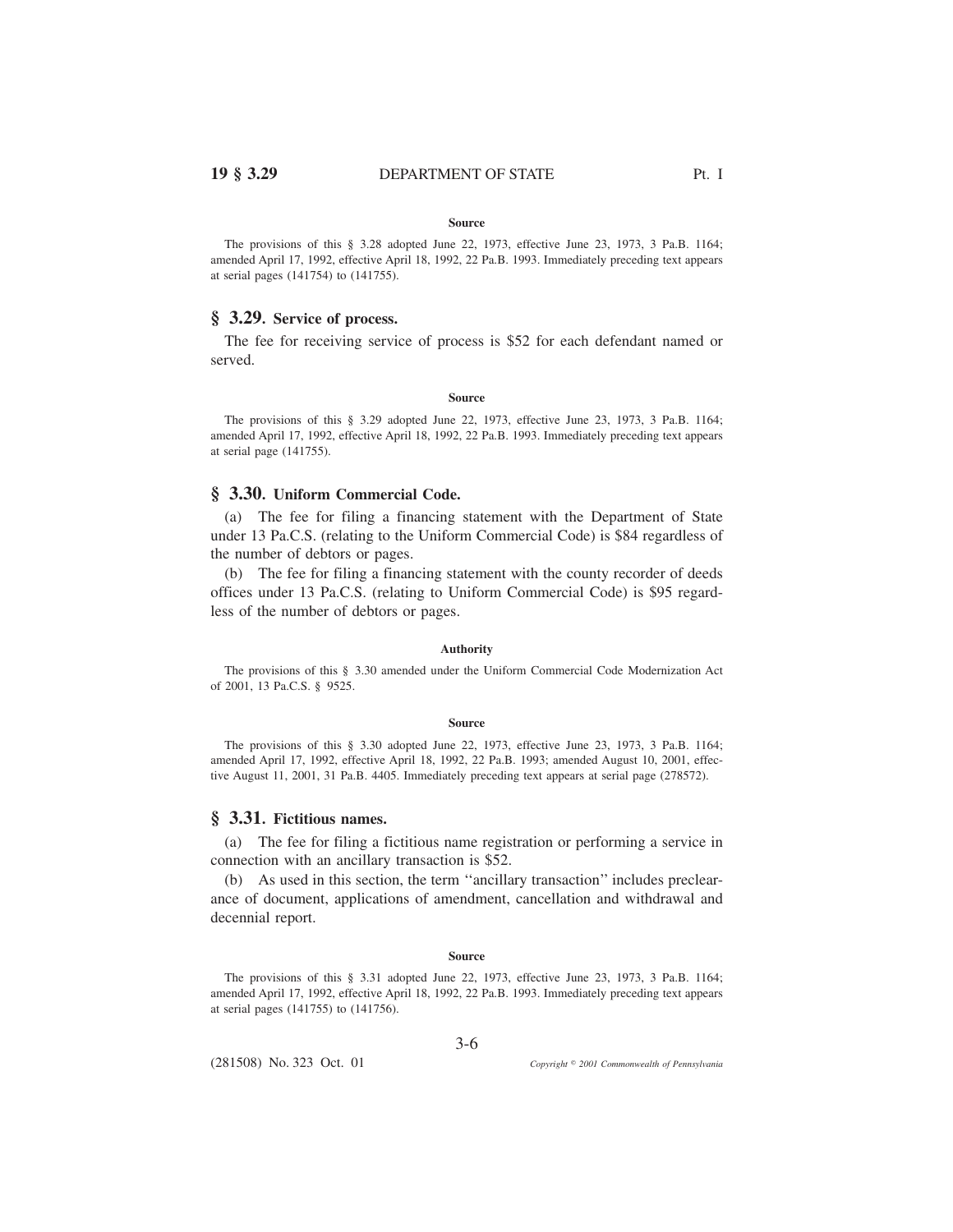# Ch. 3 FEES AND CHARGES **19 § 3.32**

# **§ 3.32. Marks, insignia and the like.**

(a) The fee for filing the registration of trademarks, service marks, insignia or marks used with articles or supplies, or performing a service in connection with an ancillary transaction is \$52.

(b) As used in this section, the term ''ancillary transaction'' includes preclearance of document, application for renewal, application for amendment, application for cancellation, statement of cancellation, assignment of registration, decennial report and petition for cancellation.

#### **Source**

The provisions of this § 3.32 adopted March 19, 1976, effective March 20, 1976, 6 Pa.B. 571; amended April 17, 1992, effective April 18, 1992, 22 Pa.B. 1993. Immediately preceding text appears at serial page (141757).

# **§ 3.33. Association filings generally.**

The fee for performing the following services are as follows:

|                                                                                                             | Fee          |
|-------------------------------------------------------------------------------------------------------------|--------------|
| Service                                                                                                     | (in dollars) |
| Reservation and Registration of Names                                                                       |              |
| Reservation of association name                                                                             | \$52         |
| Registration of foreign or other corporation name                                                           | \$52         |
| Domestic Corporations                                                                                       |              |
| Articles of incorporation, letters, patent or like<br>instrument incorporating a corporation or association | \$100        |
| Articles or agreement or like instrument of merger,<br>consolidation or division                            | \$52         |
| Additional fee for each association which is a party to a<br>merger or consolidation                        | \$28         |
| Additional fee for each new corporation resulting from a<br>division                                        | \$100        |
| Articles of conversion or like instrument                                                                   | \$52         |
| Each ancillary transaction                                                                                  | \$52         |
| Foreign Corporations                                                                                        |              |
| Certificates of authority or like qualification to do<br><b>business</b>                                    | \$180        |
| Amended certificate of authority or like change in<br>qualification to do business                          | \$180        |
| Domestication                                                                                               | \$100        |

(278573) No. 320 Jul. 01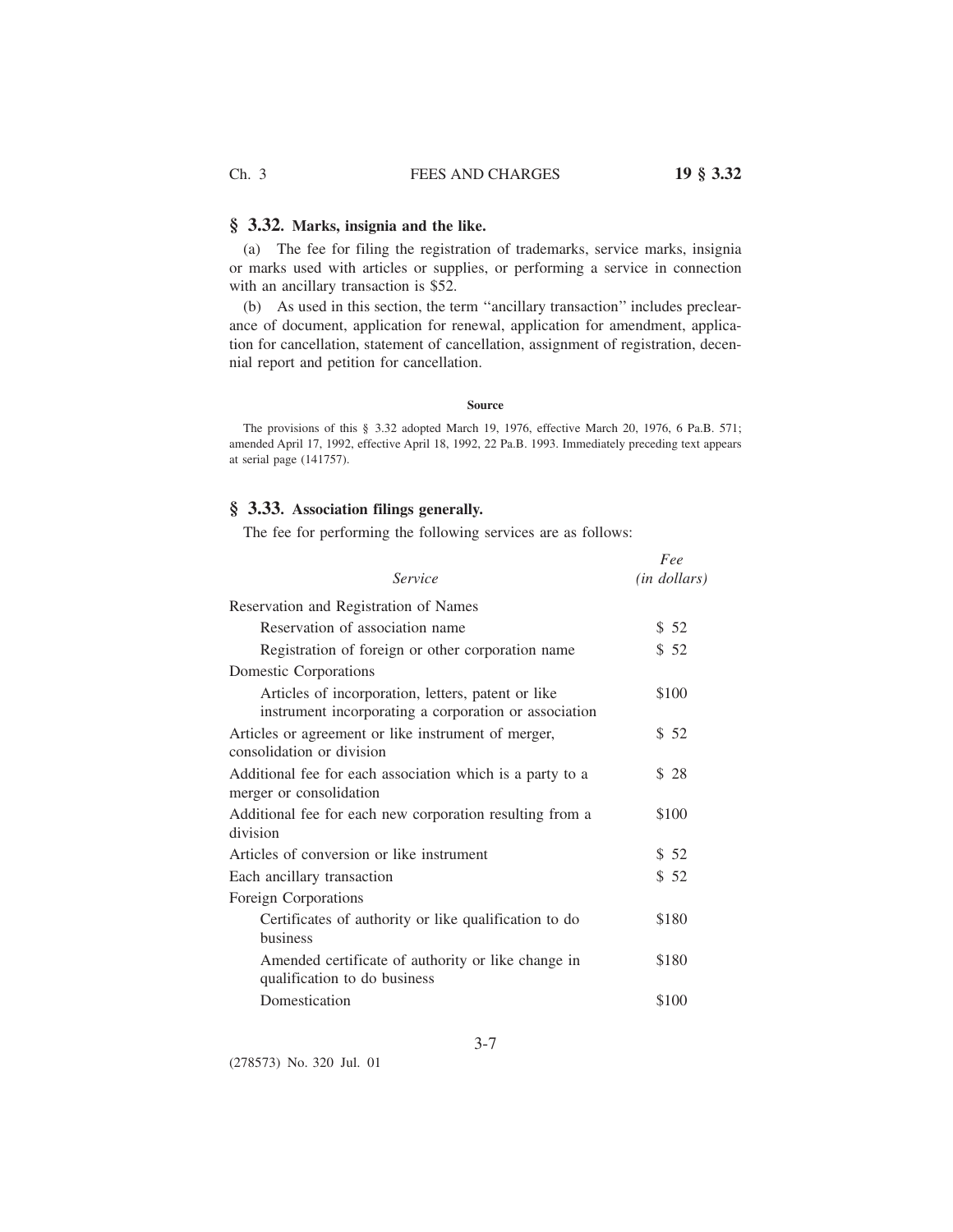| Service                                                                                                                                                     | Fee<br>( <i>in dollars</i> ) |
|-------------------------------------------------------------------------------------------------------------------------------------------------------------|------------------------------|
| Statement of merger or consolidation or like<br>instrument reporting occurrence of merger or<br>consolidation not effected by a filing in the<br>Department | \$52                         |
| Additional fee for each qualified foreign corporation<br>which is named in a statement of merger or<br>consolidation or like instrument                     | \$28                         |
| Each ancillary transaction                                                                                                                                  | \$52                         |
| Partnerships                                                                                                                                                |                              |
| Certificate of limited partnership or like instrument<br>forming a limited partnership                                                                      | \$100                        |
| Certificate of merger or consolidation                                                                                                                      | \$52                         |
| Additional fee for each association which is a party<br>to a merger or consolidation                                                                        | \$28                         |
| Application for registration of foreign limited<br>partnership                                                                                              | \$180                        |
| Certificate of amendment of registration of foreign<br>limited partnership                                                                                  | \$180                        |
| Statement of election as an electing partnership                                                                                                            | \$100                        |
| Each ancillary transaction                                                                                                                                  | \$52                         |
| <b>Business Trusts</b>                                                                                                                                      |                              |
| Deed of trust or other initial instrument for a<br>business trust                                                                                           | \$100                        |
| Each ancillary transaction                                                                                                                                  | \$52                         |

## **Source**

The provisions of this § 3.33 adopted April 17, 1992, effective April 18, 1992, 22 Pa.B. 1993.

## **§ 3.34. Association ancillary transactions.**

(a) The fee for performing services relating to each ancillary transaction is \$52.

(b) As used in this section, the term ''ancillary transaction'' includes the following:

(1) Preclearance of document.

(2) Amendment of articles or charter or certificate or other organic document.

(3) Restatement of articles or charter or certificate or other organic document.

3-8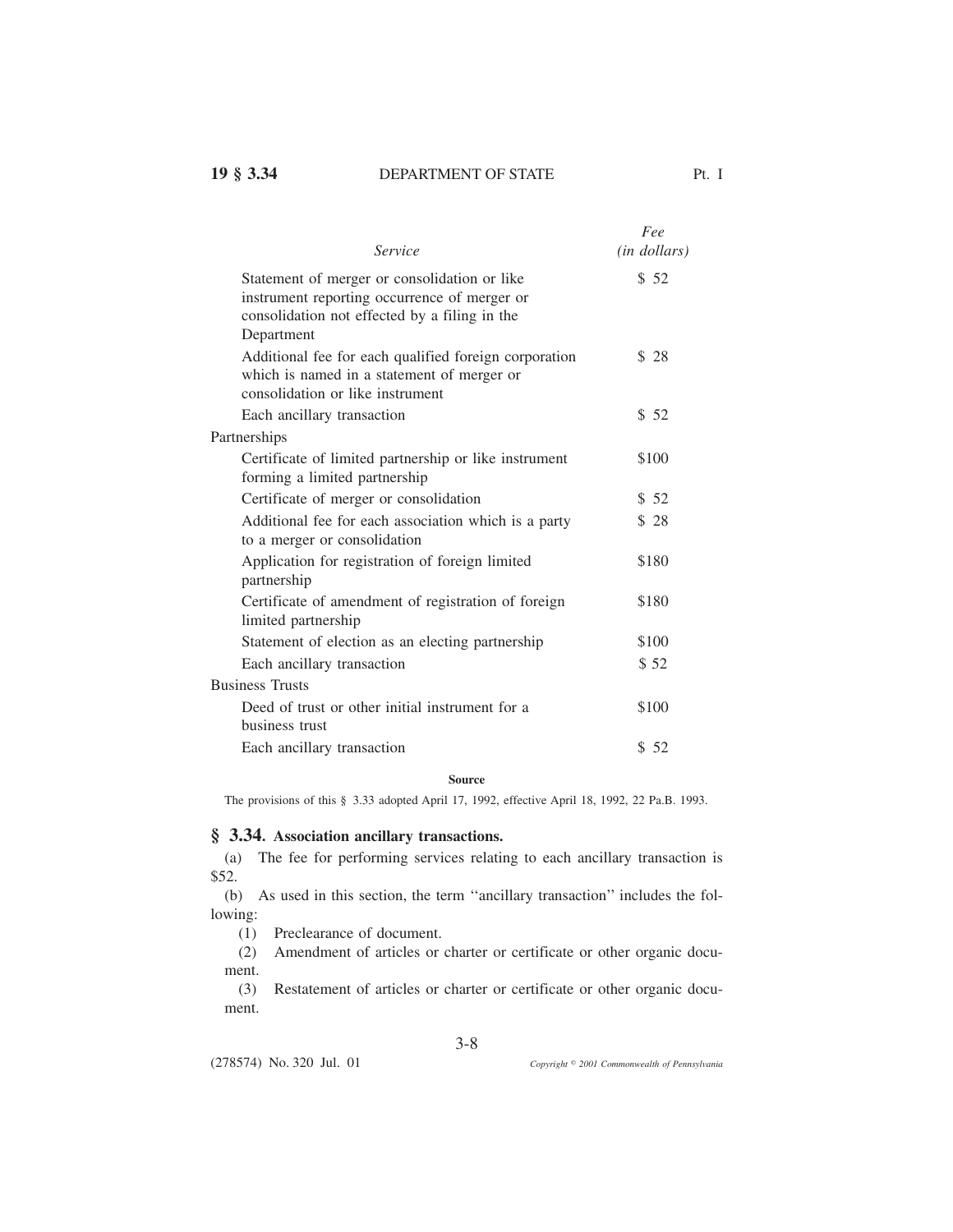(4) Change in registered or principal office. The fee for filing Form DSCB: 15-108 (Statement of Change of Registered Office by Agent) by a person engaged in the business of maintaining registered offices for associations is \$4.

- (5) Change in share structure.
- (6) Dissolution, cancellation or termination.
- (7) Reorganization.
- (8) Withdrawal by foreign associations.
- (9) Withdrawal by partner or similar transaction.
- (10) A transaction similar to those in paragraphs (1)—(9).

(11) The deposit in the Department for filing in, by, or with the Department or the Secretary of the Commonwealth of articles, statements, proceedings, agreements or like papers affecting associations under the statutes of the Commonwealth.

**Source**

The provisions of this § 3.34 adopted April 17, 1992, effective April 18, 1992, 22 Pa.B. 1993.

## **§ 3.35. Unincorporated association name transactions.**

(a) The fee for filing an unincorporated association name registration or performing a service in connection with an ancillary transaction is \$52.

(b) As used in this section, the term ''ancillary transaction'' includes preclearance of document, statement of termination of registration and decennial report.

#### **Source**

The provisions of this § 3.35 adopted April 17, 1992, effective April 18, 1992, 22 Pa.B. 1993.

# **§ 3.36. Contingent domestication.**

(a) The fee for filing a statement of contingent domestication is \$100 plus \$1,200 for each year, or portion thereof, during which a contingent domestication or temporary domiciliary status is in effect.

(b) The fee for providing a service in connection with an ancillary transaction is \$52.

(c) As used in this section, the term ''ancillary transaction'' includes preclearance of document, statement of consummation of domestication and statement of termination of domestication.

#### **Source**

The provisions of this § 3.36 adopted April 17, 1992, effective April 18, 1992, 22 Pa.B. 1993.

3-9

(278575) No. 320 Jul. 01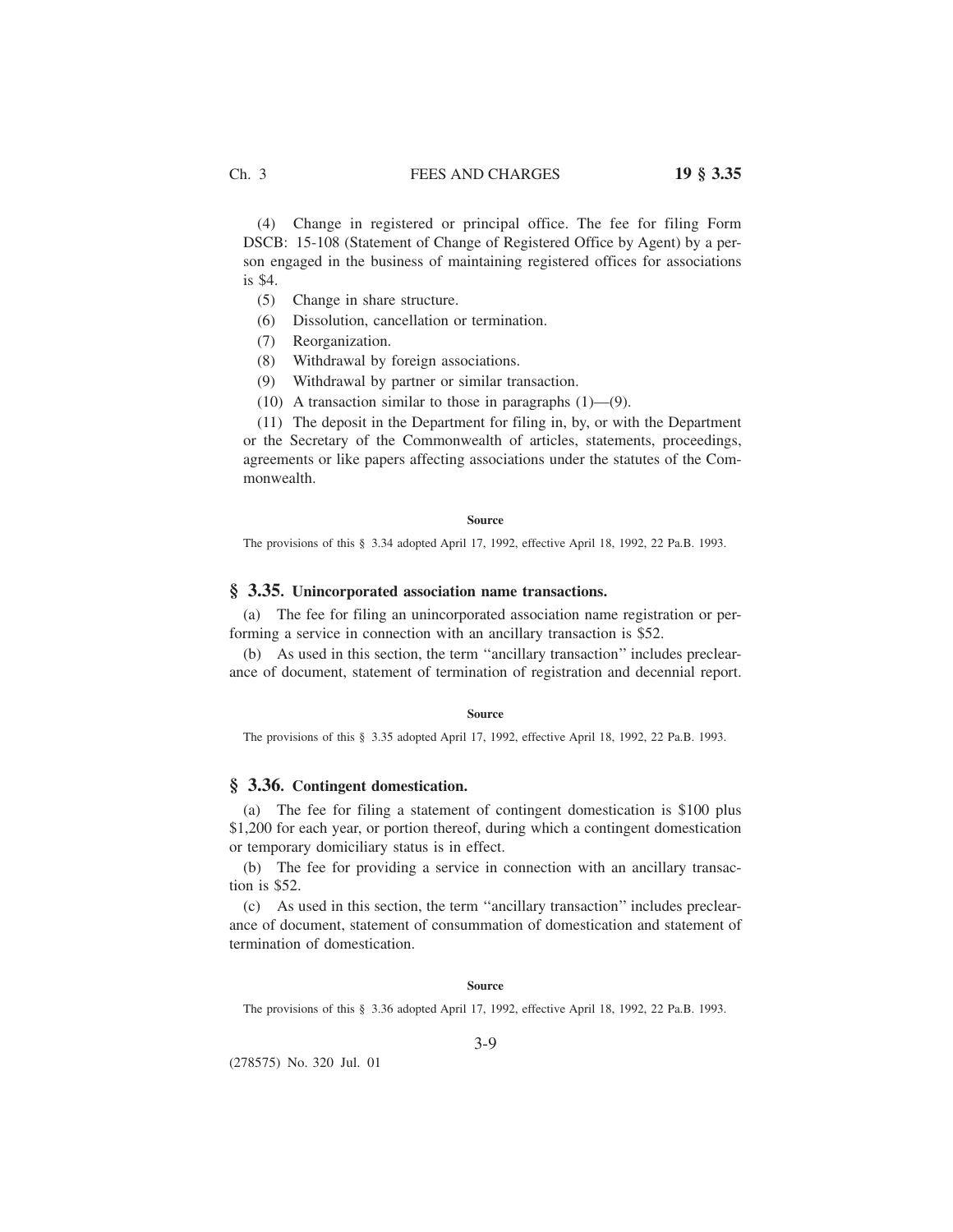# **19 § 3.101** DEPARTMENT OF STATE Pt. I

# **Subchapter B. METHOD OF PAYMENT**

## **METHOD**

Sec.<br>3.101. General. 3.102. Method of payment. 3.103. Extension of credit by the Department. 3.104. Returned checks; effect on filing. 3.105. Credit card payment of fees.

## **FORMS**

3.111. Official forms.

### **Cross References**

This subchapter cited in 19 Pa. Code § 3.3 (relating to mode of payment of fees); 19 Pa. Code § 3.24 (relating to invoicing fee); and 19 Pa. Code § 13.3 (relating to communications and filings generally).

# **METHOD**

# **§ 3.101. General.**

The fees and charges in Subchapter A (relating to fees and charges generally) shall be paid in a manner specified in this subchapter.

#### **Source**

The provisions of this § 3.101 adopted June 22, 1973, effective June 23, 1973, 3 Pa.B. 1164; amended April 17, 1992, effective April 18, 1992, 22 Pa.B. 1993. Immediately preceding text appears at serial page (141757).

# **§ 3.102. Method of payment.**

(a) Fees, charges and Departmental invoices shall be paid, and deposit account deposits established by money order, certified check, bank cashier's check or personal check, made payable to the Department of State. Cash payment will not be accepted.

(b) Personal checks will not be accepted if the drawer has previously tendered a check to the Department which has not been honored.

(c) One check shall be submitted per document filed.

(d) An entity may establish a deposit account with the Department from which the required filing fees will be deducted. The minimum amount needed to establish an account will be \$500. It is the responsibility of the depositor to insure that the deposit account maintains a positive balance to cover the fees or other debits charged to the account.

(278576) No. 320 Jul. 01

*2001 Commonwealth of Pennsylvania*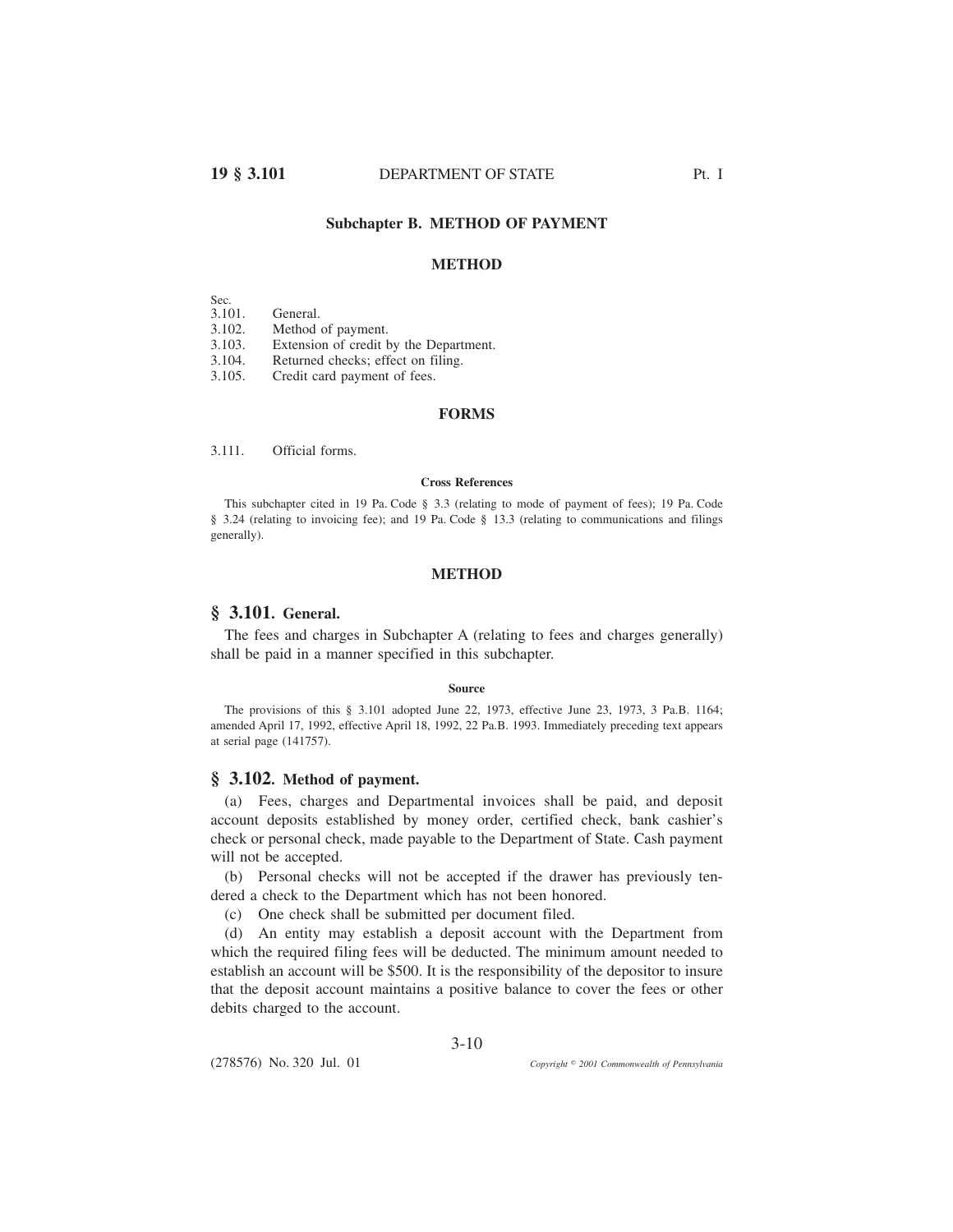#### **Source**

The provisions of this § 3.102 adopted June 22, 1973, effective June 23, 1973, 3 Pa.B. 1164; amended April 17, 1992, effective April 18, 1992, 22 Pa.B. 1993. Immediately preceding text appears at serial pages (141757) to (141758).

### **Cross References**

This section cited in 19 Pa. Code § 3.103 (relating to extension of credit by the Department); and 19 Pa. Code § 3.104 (relating to returned checks; effect on filing).

## **§ 3.103. Extension of credit by the Department.**

(a) Credit will not be extended by the Department for filing fees.

(b) A person eligible for credit under subsection (e) for other fees or charges may effect services on a credit basis, in whole or in part. The Department will prepare and transmit to the person an invoice showing the amount of balance due the Department for fees and charges incurred.

(c) The invoice of the Department prepared and transmitted under subsection (b) will include, as an additional fee, the fee specified in § 3.24(a) (relating to invoicing fee) unless the Department determines, that by reason of the circumstances, such as a request for copies or a request for *Uniform Commercial Code* search, the amount or the fee is not readily ascertainable in advance.

(d) Under section 154(b) of the code (relating to enforcement and collection), if an invoice transmitted under this section is not paid within 60 days after mailing in the manner provided by § 3.102 (relating to method of payment), the debtor shall pay to the Commonwealth, in addition to the principal amount of the invoice and interest thereon, liquidated damages in the amount of \$500.

(e) The Department will extend credit, other than for the filing fee, under this section to the following:

(1) A public officer communicating with the Department on official business and on official letterhead.

(2) Another person who has applied to and been granted credit by the Department prior to the transaction.

(f) The Department reserves the following rights:

(1) To refuse to extend credit to a person due to a poor credit rating or previous record of default.

(2) To terminate the credit privileges of a person for failure to make timely payment of amounts invoiced by the Department or for other proper cause.

(3) To terminate existing deposit accounts and to refund to the holder the unexpended balances upon the activation of a billing system or if the holder has failed to maintain a proper balance in the account.

### **Source**

The provisions of this § 3.103 adopted June 22, 1973, effective June 23, 1973, 3 Pa.B. 1164; amended April 17, 1992, effective April 18, 1992, 22 Pa.B. 1993. Immediately preceding text appears at serial pages (141758) to (141759).

(278577) No. 320 Jul. 01